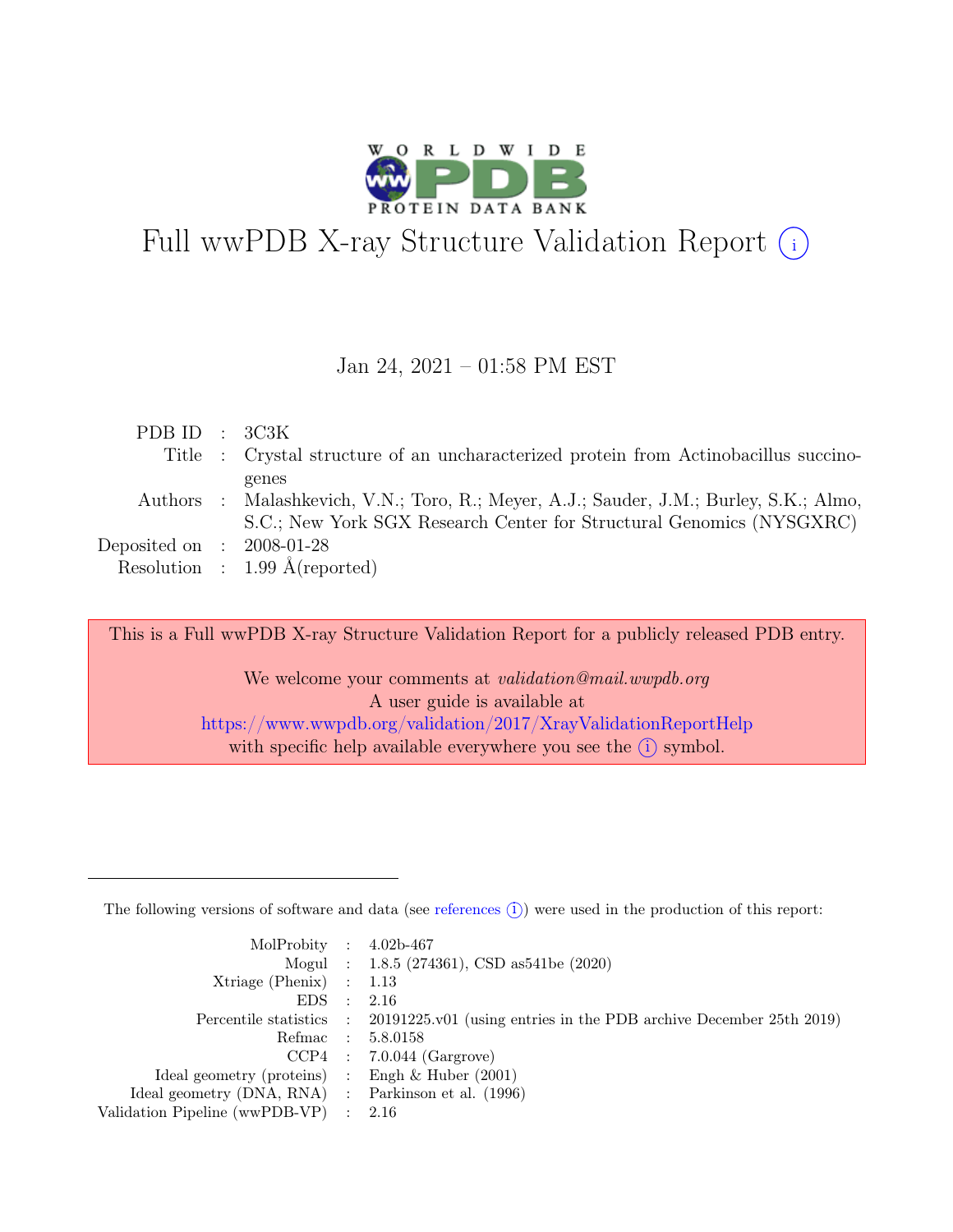# 1 Overall quality at a glance  $(i)$

The following experimental techniques were used to determine the structure: X-RAY DIFFRACTION

The reported resolution of this entry is 1.99 Å.

Percentile scores (ranging between 0-100) for global validation metrics of the entry are shown in the following graphic. The table shows the number of entries on which the scores are based.



| Metric                | Whole archive        | Similar resolution                                           |  |  |
|-----------------------|----------------------|--------------------------------------------------------------|--|--|
|                       | $(\#\text{Entries})$ | $(\# \text{Entries}, \text{ resolution } \text{range}(\AA))$ |  |  |
| $R_{free}$            | 130704               | 8085 (2.00-2.00)                                             |  |  |
| Clashscore            | 141614               | $9178(2.00-2.00)$                                            |  |  |
| Ramachandran outliers | 138981               | $9054(2.00-2.00)$                                            |  |  |
| Sidechain outliers    | 138945               | $9053(2.00-2.00)$                                            |  |  |
| RSRZ outliers         | 127900               | 7900 (2.00-2.00)                                             |  |  |

The table below summarises the geometric issues observed across the polymeric chains and their fit to the electron density. The red, orange, yellow and green segments of the lower bar indicate the fraction of residues that contain outliers for  $\geq$ =3, 2, 1 and 0 types of geometric quality criteria respectively. A grey segment represents the fraction of residues that are not modelled. The numeric value for each fraction is indicated below the corresponding segment, with a dot representing fractions <=5% The upper red bar (where present) indicates the fraction of residues that have poor fit to the electron density. The numeric value is given above the bar.

| ${\rm Chain}$ | Length | Quality of chain |     |    |
|---------------|--------|------------------|-----|----|
|               | 285    | .%<br>78%        | 15% | 6% |
|               | วคร    | 2%<br>78%        | 15% | 5% |

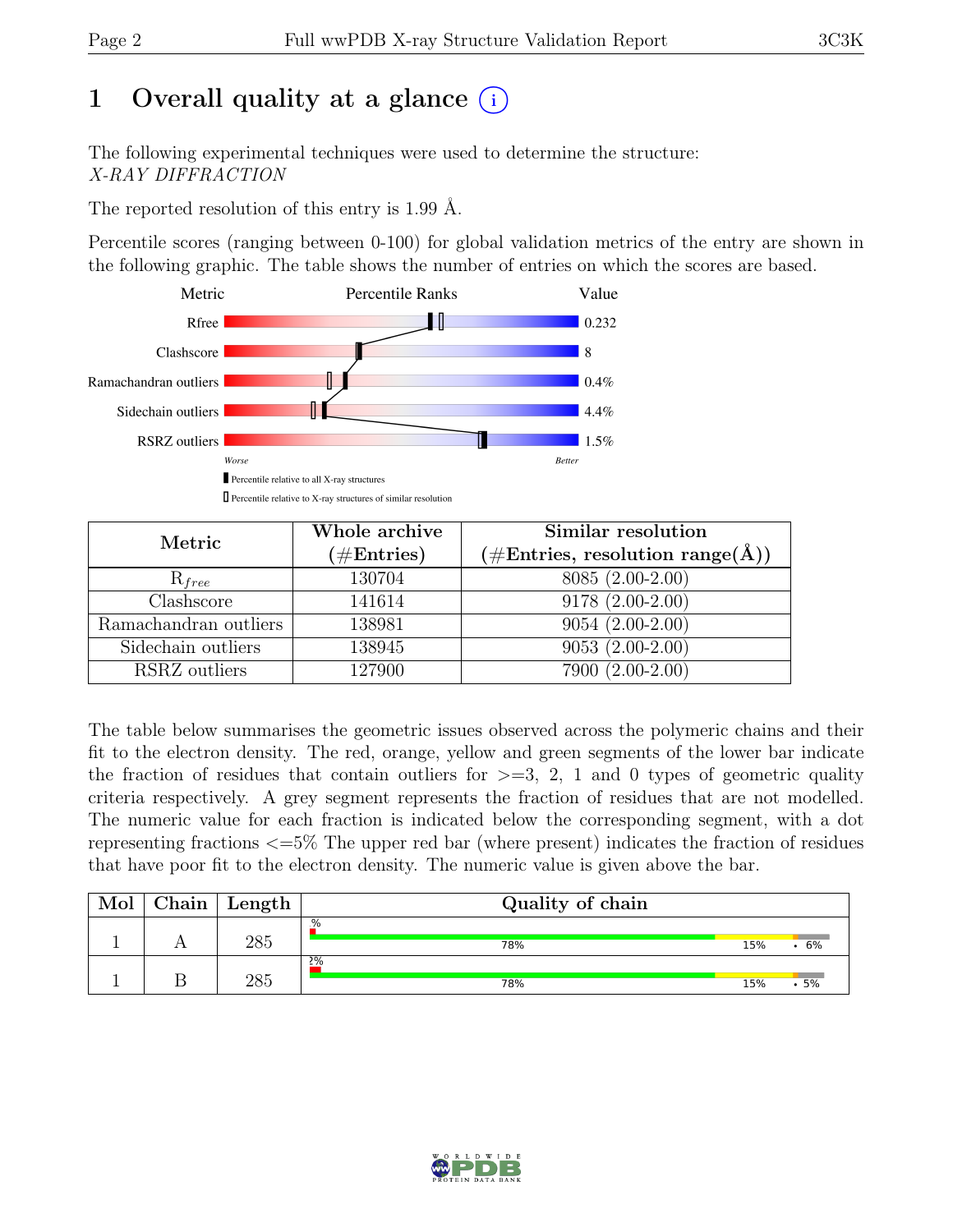## 2 Entry composition  $(i)$

There are 4 unique types of molecules in this entry. The entry contains 4386 atoms, of which 0 are hydrogens and 0 are deuteriums.

In the tables below, the ZeroOcc column contains the number of atoms modelled with zero occupancy, the AltConf column contains the number of residues with at least one atom in alternate conformation and the Trace column contains the number of residues modelled with at most 2 atoms.

• Molecule 1 is a protein called Alanine racemase.

| Mol | Chain   Residues | <b>Atoms</b>             |                        |           |     |    | $ZeroOcc \mid AltConf \mid Trace$ |  |
|-----|------------------|--------------------------|------------------------|-----------|-----|----|-----------------------------------|--|
|     | 267              | Total<br>2042            | 1297 343 392           | N         |     | 10 |                                   |  |
|     | 272              | $\mathrm{Total}$<br>2078 | $\overline{C}$<br>1321 | N<br>-349 | 398 | 10 |                                   |  |

| Chain            | Residue        | Modelled   | Actual | Comment        | Reference  |
|------------------|----------------|------------|--------|----------------|------------|
| А                | 1              | <b>MET</b> |        | expression tag | UNP A6VL88 |
| $\bf{A}$         | $\overline{2}$ | <b>SER</b> |        | expression tag | UNP A6VL88 |
| $\mathbf{A}$     | $\overline{3}$ | LEU        |        | expression tag | UNP A6VL88 |
| A                | 278            | <b>GLU</b> |        | expression tag | UNP A6VL88 |
| A                | 279            | GLY        |        | expression tag | UNP A6VL88 |
| A                | 280            | <b>HIS</b> |        | expression tag | UNP A6VL88 |
| A                | 281            | <b>HIS</b> |        | expression tag | UNP A6VL88 |
| $\mathbf{A}$     | 282            | <b>HIS</b> |        | expression tag | UNP A6VL88 |
| $\mathbf{A}$     | 283            | <b>HIS</b> |        | expression tag | UNP A6VL88 |
| $\boldsymbol{A}$ | 284            | <b>HIS</b> |        | expression tag | UNP A6VL88 |
| A                | 285            | <b>HIS</b> |        | expression tag | UNP A6VL88 |
| $\boldsymbol{B}$ | $\mathbf{1}$   | <b>MET</b> |        | expression tag | UNP A6VL88 |
| $\boldsymbol{B}$ | $\overline{2}$ | <b>SER</b> |        | expression tag | UNP A6VL88 |
| B                | 3              | <b>LEU</b> |        | expression tag | UNP A6VL88 |
| $\boldsymbol{B}$ | 278            | <b>GLU</b> |        | expression tag | UNP A6VL88 |
| $\boldsymbol{B}$ | 279            | <b>GLY</b> |        | expression tag | UNP A6VL88 |
| $\boldsymbol{B}$ | 280            | HIS        | -      | expression tag | UNP A6VL88 |
| B                | 281            | <b>HIS</b> |        | expression tag | UNP A6VL88 |
| $\boldsymbol{B}$ | 282            | <b>HIS</b> |        | expression tag | UNP A6VL88 |
| $\boldsymbol{B}$ | 283            | <b>HIS</b> |        | expression tag | UNP A6VL88 |
| $\boldsymbol{B}$ | 284            | <b>HIS</b> |        | expression tag | UNP A6VL88 |
| B                | 285            | HIS        |        | expression tag | UNP A6VL88 |

There are 22 discrepancies between the modelled and reference sequences:

• Molecule 2 is GLYCEROL (three-letter code: GOL) (formula:  $C_3H_8O_3$ ).

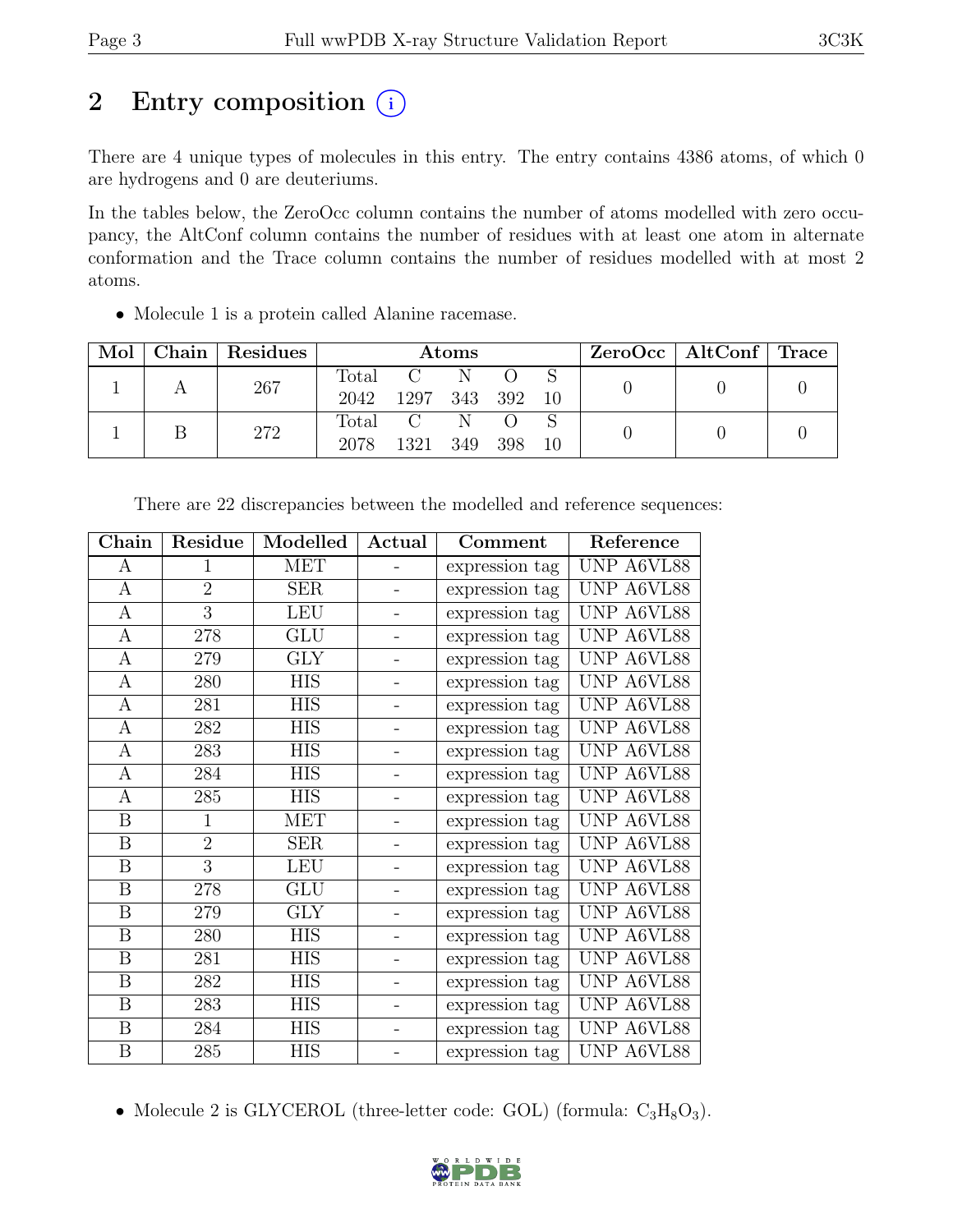

|  | Mol   Chain   Residues | <b>Atoms</b> | $ZeroOcc \   \$ AltConf |
|--|------------------------|--------------|-------------------------|
|  |                        | Total C O    |                         |
|  |                        | Total C O    |                         |

• Molecule 3 is CHLORIDE ION (three-letter code: CL) (formula: Cl).

|  | Mol   Chain   Residues | Atoms        | $ZeroOcc$   AltConf |
|--|------------------------|--------------|---------------------|
|  |                        | <b>Total</b> |                     |

 $\bullet\,$  Molecule 4 is water.

|  | Mol   Chain   Residues | Atoms               | $ZeroOcc \   \$ AltConf |
|--|------------------------|---------------------|-------------------------|
|  | 109                    | Total<br>109<br>109 |                         |
|  | 144                    | Total<br>144        |                         |

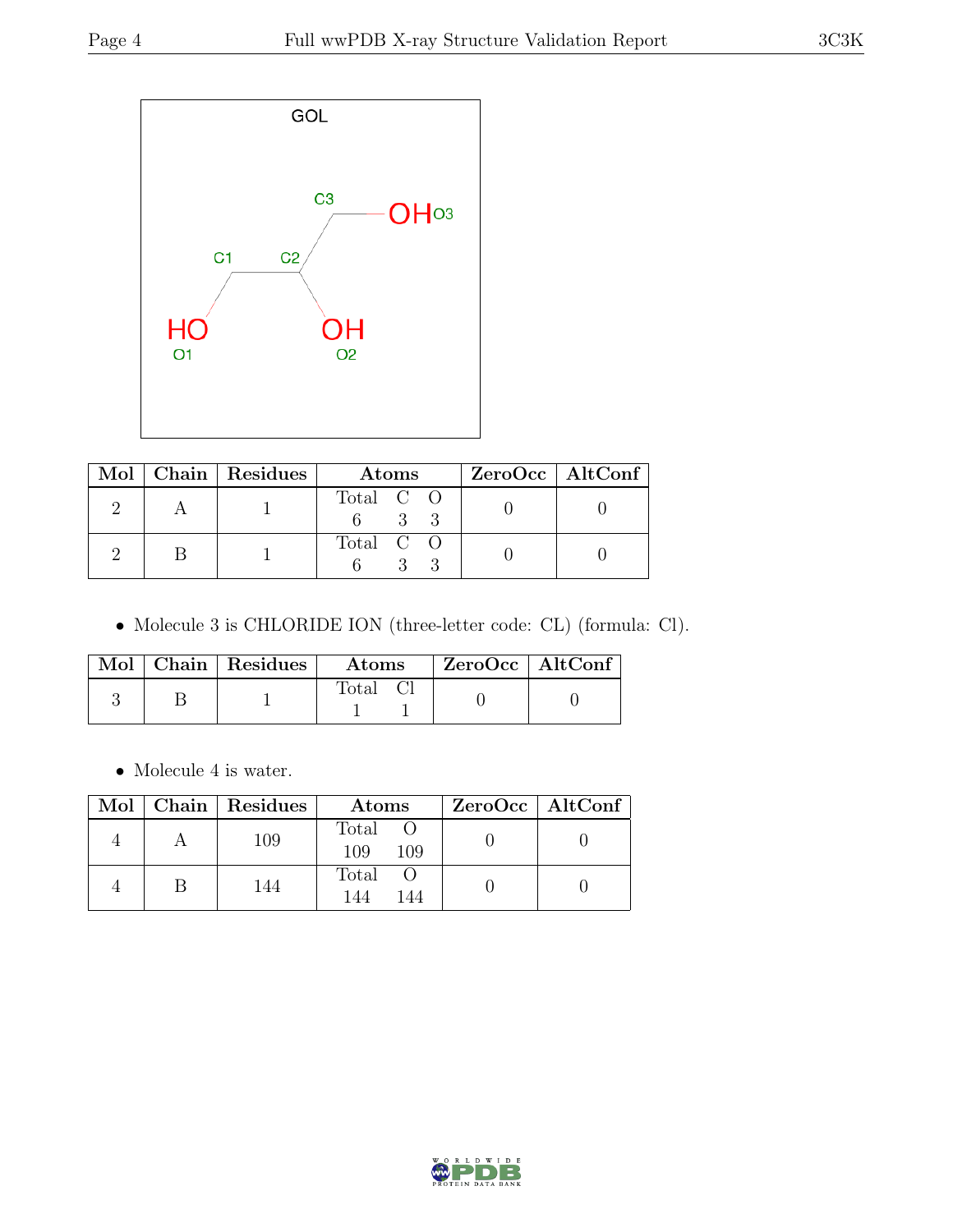# 3 Residue-property plots  $(i)$

These plots are drawn for all protein, RNA, DNA and oligosaccharide chains in the entry. The first graphic for a chain summarises the proportions of the various outlier classes displayed in the second graphic. The second graphic shows the sequence view annotated by issues in geometry and electron density. Residues are color-coded according to the number of geometric quality criteria for which they contain at least one outlier:  $green = 0$ , yellow  $= 1$ , orange  $= 2$  and red  $= 3$  or more. A red dot above a residue indicates a poor fit to the electron density (RSRZ > 2). Stretches of 2 or more consecutive residues without any outlier are shown as a green connector. Residues present in the sample, but not in the model, are shown in grey.



• Molecule 1: Alanine racemase

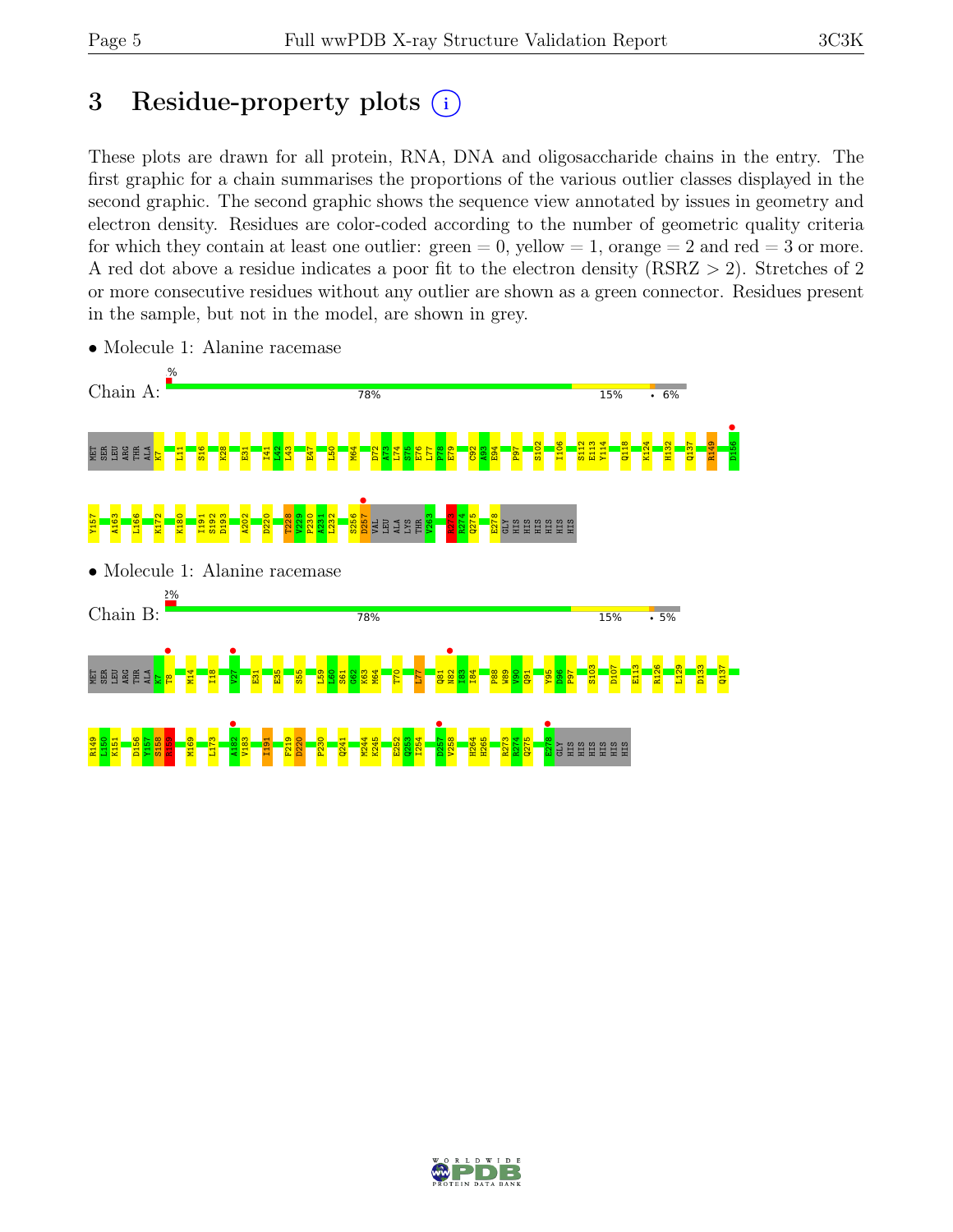## 4 Data and refinement statistics  $(i)$

| Property                                                             | Value                                             | <b>Source</b>                |
|----------------------------------------------------------------------|---------------------------------------------------|------------------------------|
| Space group                                                          | P 21 21 21                                        | Depositor                    |
| Cell constants                                                       | 67.60Å 204.80Å<br>$34.89$ Å                       | Depositor                    |
| a, b, c, $\alpha$ , $\beta$ , $\gamma$                               | $90.00^\circ$<br>$90.00^\circ$<br>$90.00^{\circ}$ |                              |
| Resolution $(A)$                                                     | 30.47<br>$-1.99$                                  | Depositor                    |
|                                                                      | 30.47<br>$-1.99$                                  | <b>EDS</b>                   |
| % Data completeness                                                  | $100.0 (30.47 - 1.99)$                            | Depositor                    |
| (in resolution range)                                                | $91.2$ $(30.47-1.99)$                             | <b>EDS</b>                   |
| $R_{merge}$                                                          | 0.09                                              | Depositor                    |
| $R_{sym}$                                                            | (Not available)                                   | Depositor                    |
| $\langle I/\sigma(I) \rangle^{-1}$                                   | $1.87$ (at 2.00Å)                                 | Xtriage                      |
| Refinement program                                                   | <b>REFMAC</b>                                     | Depositor                    |
| $R, R_{free}$                                                        | 0.180,<br>0.231                                   | Depositor                    |
|                                                                      | $0.181$ ,<br>0.232                                | DCC                          |
| $R_{free}$ test set                                                  | 1596 reflections $(5.10\%)$                       | wwPDB-VP                     |
| Wilson B-factor $(A^2)$                                              | 19.1                                              | Xtriage                      |
| Anisotropy                                                           | 0.042                                             | Xtriage                      |
| Bulk solvent $k_{sol}(e/\mathring{A}^3)$ , $B_{sol}(\mathring{A}^2)$ | $0.36$ , 48.5                                     | <b>EDS</b>                   |
| L-test for twinning <sup>2</sup>                                     | $< L >$ = 0.46, $< L2 >$ = 0.29                   | $\overline{\text{X}}$ triage |
| Estimated twinning fraction                                          | No twinning to report.                            | Xtriage                      |
| $\overline{F_o}, \overline{F_c}$ correlation                         | 0.95                                              | <b>EDS</b>                   |
| Total number of atoms                                                | 4386                                              | wwPDB-VP                     |
| Average B, all atoms $(A^2)$                                         | 19.0                                              | wwPDB-VP                     |

Xtriage's analysis on translational NCS is as follows: The largest off-origin peak in the Patterson function is 5.36% of the height of the origin peak. No significant pseudotranslation is detected.

<sup>&</sup>lt;sup>2</sup>Theoretical values of  $\langle |L| \rangle$ ,  $\langle L^2 \rangle$  for acentric reflections are 0.5, 0.333 respectively for untwinned datasets, and 0.375, 0.2 for perfectly twinned datasets.



<span id="page-5-1"></span><span id="page-5-0"></span><sup>1</sup> Intensities estimated from amplitudes.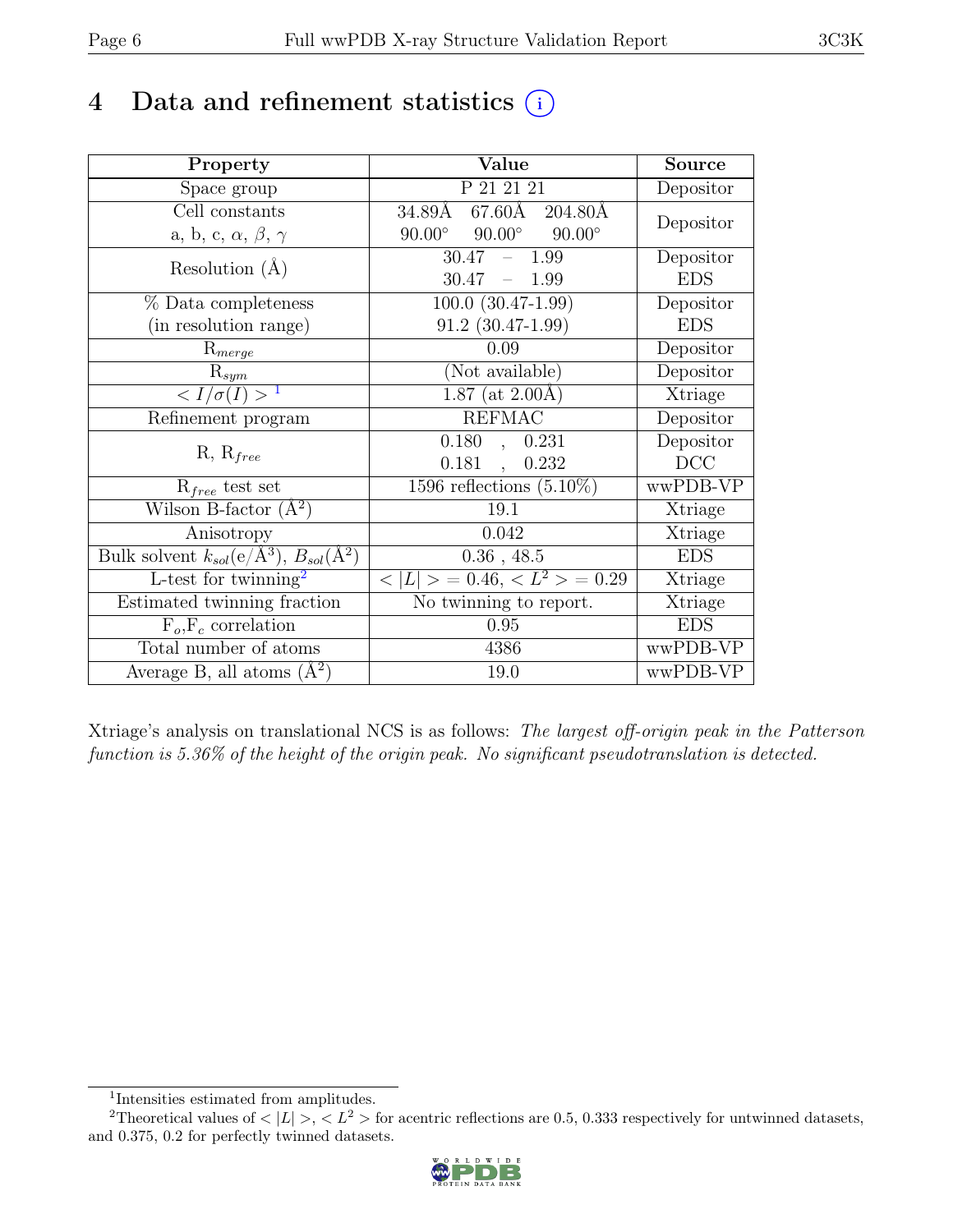# 5 Model quality  $(i)$

### 5.1 Standard geometry (i)

Bond lengths and bond angles in the following residue types are not validated in this section: GOL, CL

The Z score for a bond length (or angle) is the number of standard deviations the observed value is removed from the expected value. A bond length (or angle) with  $|Z| > 5$  is considered an outlier worth inspection. RMSZ is the root-mean-square of all Z scores of the bond lengths (or angles).

| Mol |       |      | Bond lengths       | Bond angles |                    |  |
|-----|-------|------|--------------------|-------------|--------------------|--|
|     | Chain | RMSZ | $\# Z  > 5$        | RMSZ        | $\# Z  > 5$        |  |
|     |       | 0.99 | $4/2075$ $(0.2\%)$ | 1.01        | $6/2814$ $(0.2\%)$ |  |
|     |       | 0.99 | 0/2112             | 0.95        | $4/2866$ $(0.1\%)$ |  |
| All | All   | 0.99 | $4/4187(0.1\%)$    | 0.98        | $10/5680(0.2\%)$   |  |

All (4) bond length outliers are listed below:

| Mol | Chain |     | $\vert$ Res $\vert$ Type | Atoms       | Z       | Observed(A) | Ideal(A) |
|-----|-------|-----|--------------------------|-------------|---------|-------------|----------|
|     |       | 92  | <b>CYS</b>               | $CB-SG$     | $-5.65$ | 1.72        | 1.81     |
|     |       | 273 | $\rm{ARG}$               | $CG$ - $CD$ | 5.12    | 1.64        | 1.51     |
|     |       | 157 | TYR.                     | $CD2-CE2$   | 5.10    | 1.47        | 1.39     |
|     |       | 31  |                          | $CB-CG$     | $-5.09$ | 1.42        | $1.52\,$ |

All (10) bond angle outliers are listed below:

| Mol | Chain | Res | <b>Type</b> | Atoms                 |         | $\text{Observed} (°)$ | $Ideal(^{\circ})$ |
|-----|-------|-----|-------------|-----------------------|---------|-----------------------|-------------------|
|     | В     | 133 | ASP         | $CB-CG-OD1$           | 7.27    | 124.84                | 118.30            |
| 1   | А     | 193 | ASP         | $CB-CG-OD1$           | 6.45    | 124.11                | 118.30            |
| 1   | A     | 273 | $\rm{ARG}$  | $CG$ - $CD$ - $NE$    | 6.17    | 124.76                | 111.80            |
| 1   | B     | 133 | <b>ASP</b>  | $CB-CG-OD2$           | $-6.04$ | 112.87                | 118.30            |
| 1   | A     | 149 | $\rm{ARG}$  | NE-CZ-NH1             | 5.75    | 123.17                | 120.30            |
| 1   | A     | 149 | $\rm{ARG}$  | NE-CZ-NH <sub>2</sub> | $-5.34$ | 117.63                | 120.30            |
| 1   | B     | 159 | $\rm{ARG}$  | $CA-CB-CG$            | 5.29    | 125.04                | 113.40            |
|     | А     | 31  | GLU         | $CB-CA-C$             | $-5.23$ | 99.94                 | 110.40            |
|     | A     | 124 | <b>LYS</b>  | $CD-CE-NZ$            | $-5.23$ | 99.68                 | 111.70            |
|     | В     | 107 | ASP         | $CB-CG-OD1$           | 5.08    | 122.88                | 118.30            |

There are no chirality outliers.

There are no planarity outliers.

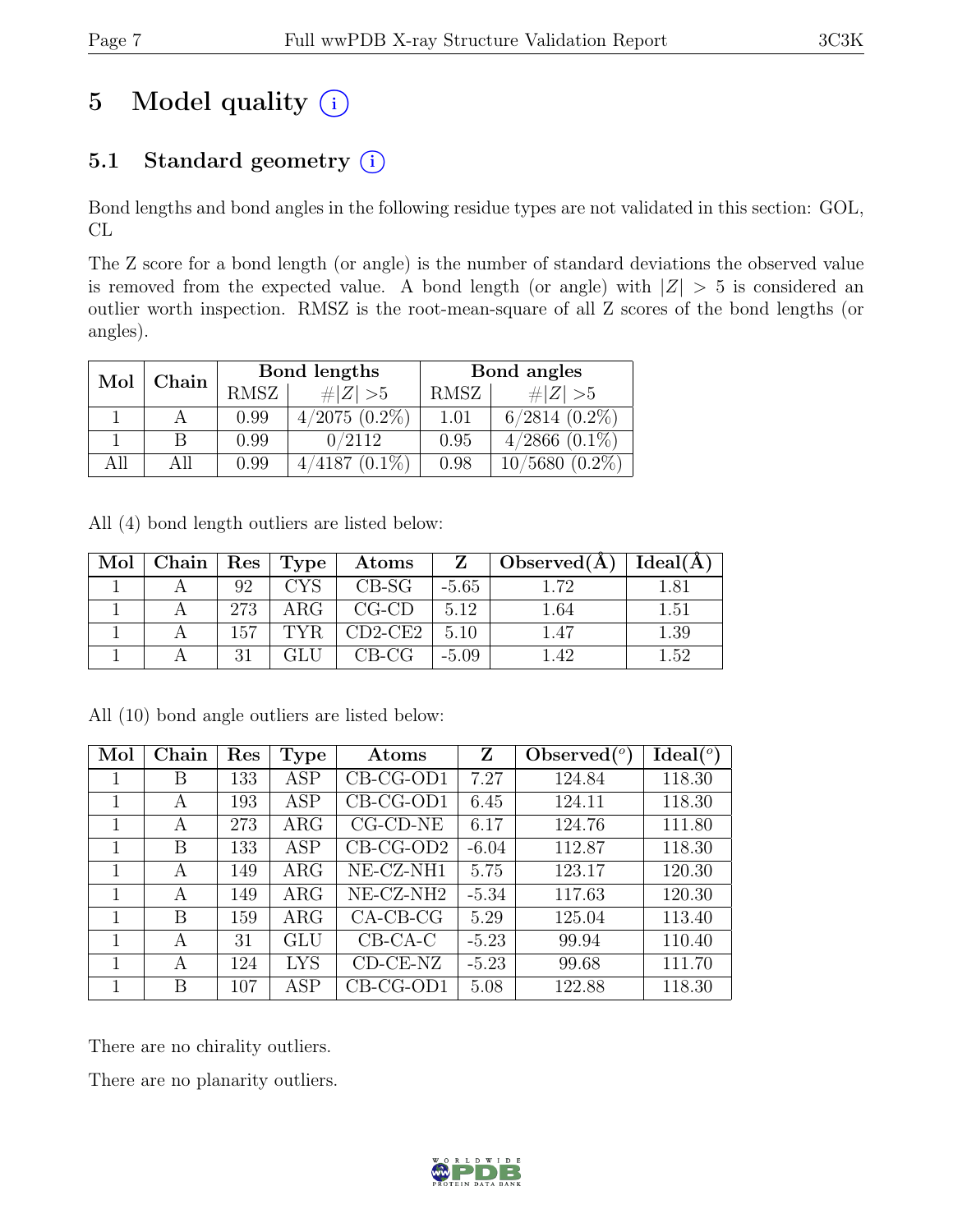### 5.2 Too-close contacts  $(i)$

In the following table, the Non-H and H(model) columns list the number of non-hydrogen atoms and hydrogen atoms in the chain respectively. The H(added) column lists the number of hydrogen atoms added and optimized by MolProbity. The Clashes column lists the number of clashes within the asymmetric unit, whereas Symm-Clashes lists symmetry-related clashes.

| Mol |   |      | Chain   Non-H   H(model) | H(added) |    | $Clashes$   Symm-Clashes |
|-----|---|------|--------------------------|----------|----|--------------------------|
|     |   | 2042 |                          | 2071     | 30 |                          |
|     | В | 2078 |                          | 2117     | 39 |                          |
|     |   |      |                          |          |    |                          |
|     |   |      |                          |          |    |                          |
| R   | R |      |                          |          |    |                          |
|     |   | 109  |                          |          |    |                          |
|     | R | 144  |                          |          |    |                          |
|     |   | 4386 |                          |          | 63 |                          |

The all-atom clashscore is defined as the number of clashes found per 1000 atoms (including hydrogen atoms). The all-atom clashscore for this structure is 8.

All (63) close contacts within the same asymmetric unit are listed below, sorted by their clash magnitude.

|                    |                     | Interatomic      | Clash         |  |
|--------------------|---------------------|------------------|---------------|--|
| Atom-1             | Atom-2              | distance $(\AA)$ | overlap $(A)$ |  |
| 1:B:61:SER:HB3     | 4:B:364:HOH:O       | 1.31             | 1.25          |  |
| 1:B:151:LYS:HE3    | 4:B:433:HOH:O       | 1.56             | 1.03          |  |
| 1: A:50: LEU:HD21  | 1: A:79: GLU: HG2   | 1.48             | 0.96          |  |
| 1: B: 158: SER: O  | 1: B: 159: ARG: HB3 | 1.76             | 0.84          |  |
| 1: A:256: SER: HB2 | 1:A:257:ASP:C       | 2.01             | 0.81          |  |
| 1:B:241:GLN:HA     | 1: B:244: MET:HE2   | 1.65             | 0.78          |  |
| 1:B:14:MET:HE1     | 4:B:424:HOH:O       | 1.84             | 0.77          |  |
| 1:A:43:LEU:CD1     | 1:B:18:ILE:HD12     | 2.14             | 0.77          |  |
| 1: A:50:LEU:CD2    | 1:A:79:GLU:HG2      | 2.16             | 0.75          |  |
| 1:A:11:LEU:HB2     | 1:A:41:ILE:HD13     | 1.72             | 0.72          |  |
| 1: A:228:THR:HG23  | 1:A:230:PRO:O       | 1.89             | 0.72          |  |
| 1:B:156:ASP:OD1    | 4:B:419:HOH:O       | 2.09             | 0.69          |  |
| 1:B:126:ARG:HD2    | 1: B: 183: VAL: CG1 | 2.23             | 0.69          |  |
| 1:A:16:SER:O       | 1:A:47:GLU:HA       | 1.95             | 0.67          |  |
| 1:B:273:ARG:NH1    | 4:B:388:HOH:O       | 2.17             | 0.65          |  |
| 1:B:82:ASN:HB2     | 4:B:437:HOH:O       | 2.02             | 0.60          |  |
| 1:A:11:LEU:HB2     | 1: A: 41: ILE: CD1  | 2.33             | 0.58          |  |
| 1:A:191:ILE:HD12   | 1:A:191:ILE:C       | 2.23             | 0.58          |  |
| 1:B:219:PHE:O      | 1: B:220: ASP:HB2   | 2.04             | 0.58          |  |
| 1:B:241:GLN:HA     | 1: B:244:MET:CE     | 2.33             | 0.57          |  |

Continued on next page...

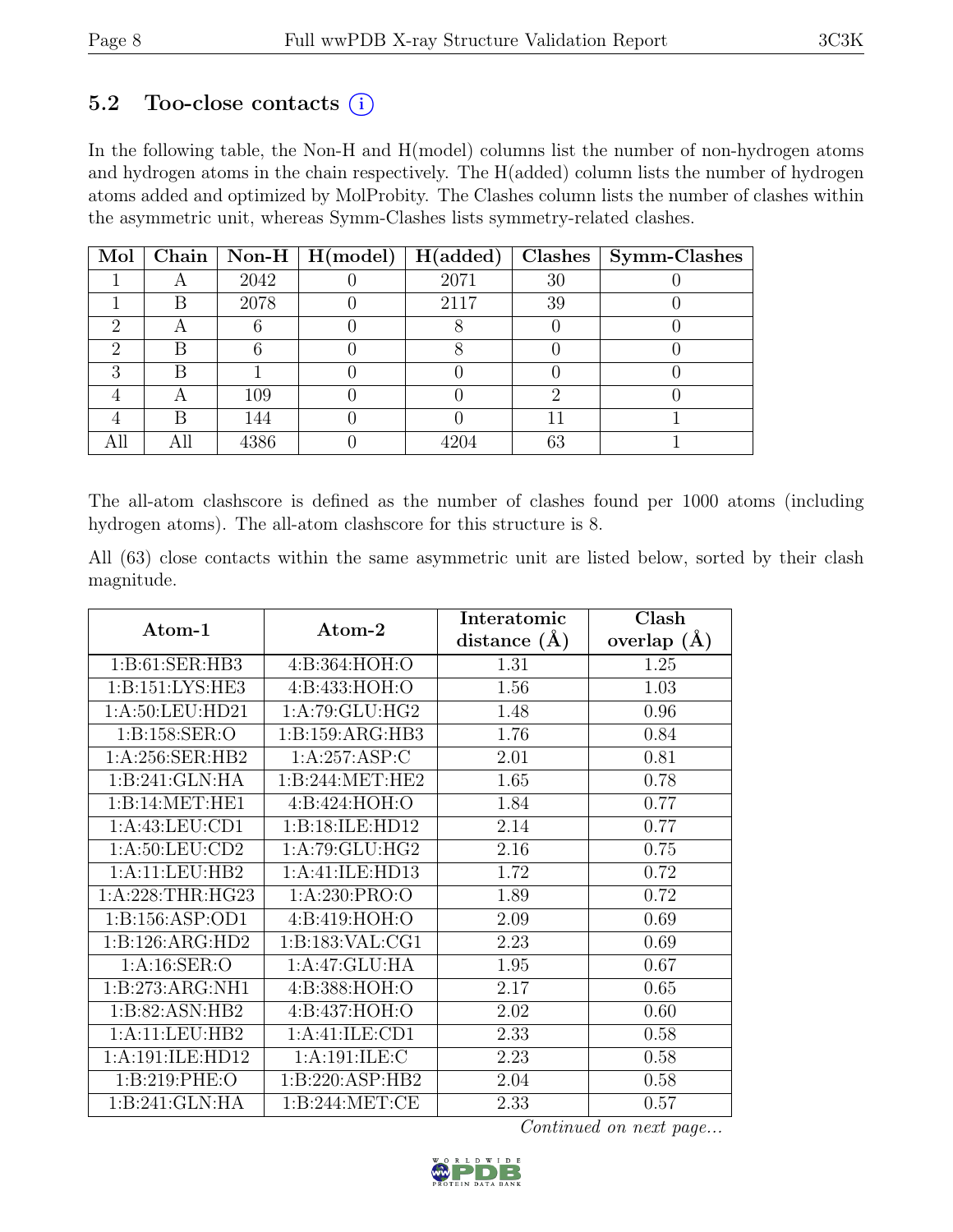| Continued from previous page |                               | Interatomic       | Clash         |  |
|------------------------------|-------------------------------|-------------------|---------------|--|
| Atom-1                       | Atom-2                        | distance $(\AA)$  | overlap $(A)$ |  |
| 1:A:43:LEU:CD1               | 1:B:18:ILE:CD1                | 2.82              | 0.57          |  |
| 1:A:106:ILE:O                | 4:A:401:HOH:O                 | $\overline{2.18}$ | 0.56          |  |
| 1:A:11:LEU:HD12              | 1:A:41:ILE:HD11               | 1.88              | 0.55          |  |
| 1: B: 151: LYS: CE           | 4:B:433:HOH:O                 | 2.33              | 0.54          |  |
| 1:B:77:LEU:HD13              | 4:B:350:HOH:O                 | 2.06              | 0.54          |  |
| 1:A:43:LEU:HD13              | 1:B:18:ILE:CD1                | 2.39              | 0.53          |  |
| 1:B:245:LYS:HE3              | 1:B:265:HIS:CE1               | 2.44              | 0.53          |  |
| 1: A:228:THR:HG21            | 1:A:232:LEU:HB2               | 1.90              | 0.53          |  |
| 1: A:64: MET:CE              | 1:B:59:LEU:HD23               | 2.41              | 0.50          |  |
| 1: B:91: GLN:O               | 1: B: 103: SER: HA            | 2.12              | 0.49          |  |
| 1:B:241:GLN:NE2              | 4:B:448:HOH:O                 | 2.45              | 0.49          |  |
| 1: B:219: PHE:O              | 1: B:220: ASP:CB              | 2.61              | 0.49          |  |
| 1:B:126:ARG:HD2              | 1:B:183:VAL:HG11              | 1.94              | 0.49          |  |
| 1:A:172:LYS:HG3              | 1:A:202:ALA:HB2               | 1.94              | 0.48          |  |
| 1:A:74:LEU:HA                | 1:A:77:LEU:HD12               | 1.96              | 0.48          |  |
| 1:B:97:PRO:HA                | 1:B:264:HIS:CD2               | 2.49              | 0.47          |  |
| 1:A:72:ASP:HB3               | 1:A:76:GLU:OE1                | 2.15              | 0.46          |  |
| 1: B:61: SER:CB              | 4: B: 364: HOH: O             | 2.16              | 0.46          |  |
| 1:B:84:ILE:HD12              | 1:B:89:TRP:CZ2                | 2.51              | 0.46          |  |
| 1:B:14:MET:CE                | 1:B:70:THR:HB                 | 2.46              | 0.45          |  |
| 1:A:97:PRO:HD3               | $1:A:\overline{137:GLN:HE22}$ | 1.81              | 0.45          |  |
| 1: B:95: TYR:O               | 1:B:137:GLN:NE2               | 2.46              | 0.45          |  |
| 1:B:14:MET:HB2               | 1:B:14:MET:HE2                | 1.83              | 0.45          |  |
| 1:B:230:PRO:HB3              | 1:B:275:GLN:HG2               | 1.98              | 0.45          |  |
| 1:A:74:LEU:N                 | 1:A:94:GLU:OE1                | 2.43              | 0.44          |  |
| 1:B:14:MET:HE2               | 1:B:70:THR:HB                 | 1.99              | 0.43          |  |
| 1:B:84:ILE:HD12              | 1:B:89:TRP:CE2                | 2.53              | 0.43          |  |
| 1:A:113:GLU:HG2              | 1:A:149:ARG:HG2               | 2.02              | 0.42          |  |
| 1:B:241:GLN:HG3              | 4:B:333:HOH:O                 | 2.20              | 0.42          |  |
| 1:A:114:TYR:O                | 1: A:118: GLN: HG2            | 2.20              | 0.41          |  |
| 1:A:132:HIS:HD2              | 1:A:163:ALA:O                 | 2.03              | 0.41          |  |
| 1: A:64:MET:HE2              | 1:B:59:LEU:HD23               | 2.02              | 0.41          |  |
| 1: B: 169: MET:O             | 1:B:173:LEU:HG                | 2.19              | 0.41          |  |
| 1:B:129:LEU:HD11             | 1:B:191:ILE:CD1               | 2.51              | 0.41          |  |
| 1: A: 180: LYS: HE3          | 1:A:180:LYS:HB3               | 1.96              | 0.41          |  |
| 1:A:275:GLN:HE21             | 1:A:275:GLN:HB3               | 1.57              | 0.41          |  |
| 1: A:64: MET:HE2             | $1: B:64:MET:H\overline{G3}$  | 2.03              | 0.41          |  |
| 1:A:273:ARG:HD2              | 4:A:315:HOH:O                 | 2.20              | 0.41          |  |
| 1:A:256:SER:CB               | 1:A:257:ASP:C                 | 2.82              | 0.40          |  |
| 1:B:113:GLU:HB3              | 1:B:149:ARG:HD3               | 2.02              | 0.40          |  |
| 1:B:88:PRO:HG2               | 1:B:254:ILE:HG13              | 2.03              | 0.40          |  |

Continued from previous page.

Continued on next page...

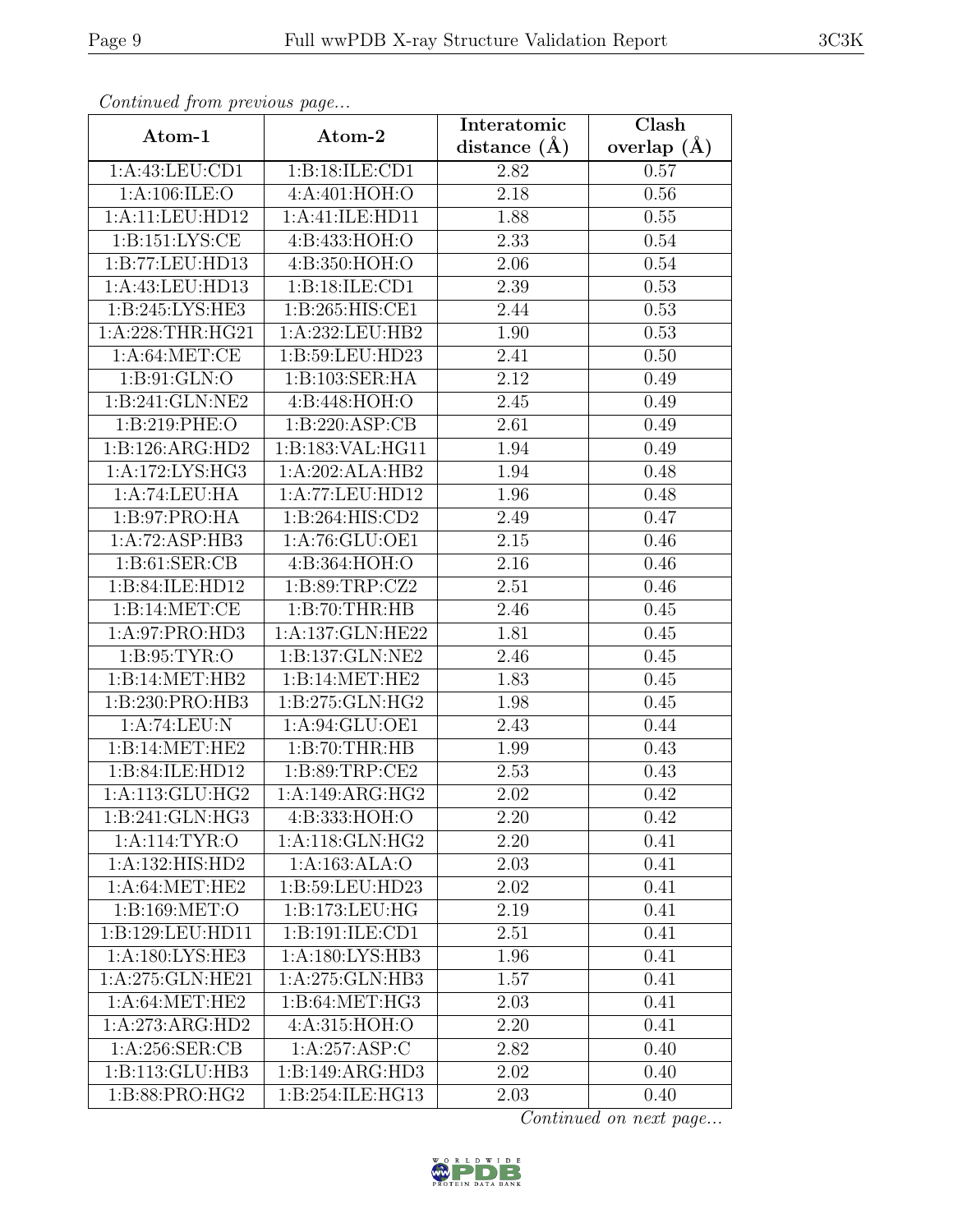| Atom-1          | Atom-2           | Interatomic<br>distance $(A)$ | Clash<br>overlap $(A)$ |  |
|-----------------|------------------|-------------------------------|------------------------|--|
| 1: B:31: GLU:O  | 1: B:35: GLU:HG3 |                               | 0.40                   |  |
| 1:A:228:THR:CG2 | 1: A:230: PRO:O  | 2.64                          | 1.40                   |  |

Continued from previous page...

All (1) symmetry-related close contacts are listed below. The label for Atom-2 includes the symmetry operator and encoded unit-cell translations to be applied.

| Atom-2 |                                      | Interatomic    | Clash         |  |
|--------|--------------------------------------|----------------|---------------|--|
| Atom-1 |                                      | distance $(A)$ | overlap $(A)$ |  |
|        | 4:B:402:HOH:O   4:B:406:HOH:O[4 466] | $2.09\,$       |               |  |

#### 5.3 Torsion angles (i)

#### 5.3.1 Protein backbone  $(i)$

In the following table, the Percentiles column shows the percent Ramachandran outliers of the chain as a percentile score with respect to all X-ray entries followed by that with respect to entries of similar resolution.

The Analysed column shows the number of residues for which the backbone conformation was analysed, and the total number of residues.

| Mol | Chain | Favoured   Allowed   Outliers   Percentiles<br>Analysed |  |           |          |           |  |
|-----|-------|---------------------------------------------------------|--|-----------|----------|-----------|--|
|     |       | $263/285$ (92\%)   252 (96\%)                           |  | $10(4\%)$ | $1(0\%)$ | 34'<br>30 |  |
|     |       | $270/285$ (95\%)   264 (98\%)                           |  | $5(2\%)$  | $1(0\%)$ | 34<br>30  |  |
| All | All   | $533/570$ (94\%)   516 (97\%)                           |  | $15(3\%)$ | $2(0\%)$ | 30<br>34  |  |

All (2) Ramachandran outliers are listed below:

| Mol | ${\rm Chain}$ | Res | 'pe |
|-----|---------------|-----|-----|
|     |               |     |     |
|     |               |     |     |

#### 5.3.2 Protein sidechains (i)

In the following table, the Percentiles column shows the percent sidechain outliers of the chain as a percentile score with respect to all X-ray entries followed by that with respect to entries of similar resolution.

The Analysed column shows the number of residues for which the sidechain conformation was analysed, and the total number of residues.

![](_page_9_Picture_17.jpeg)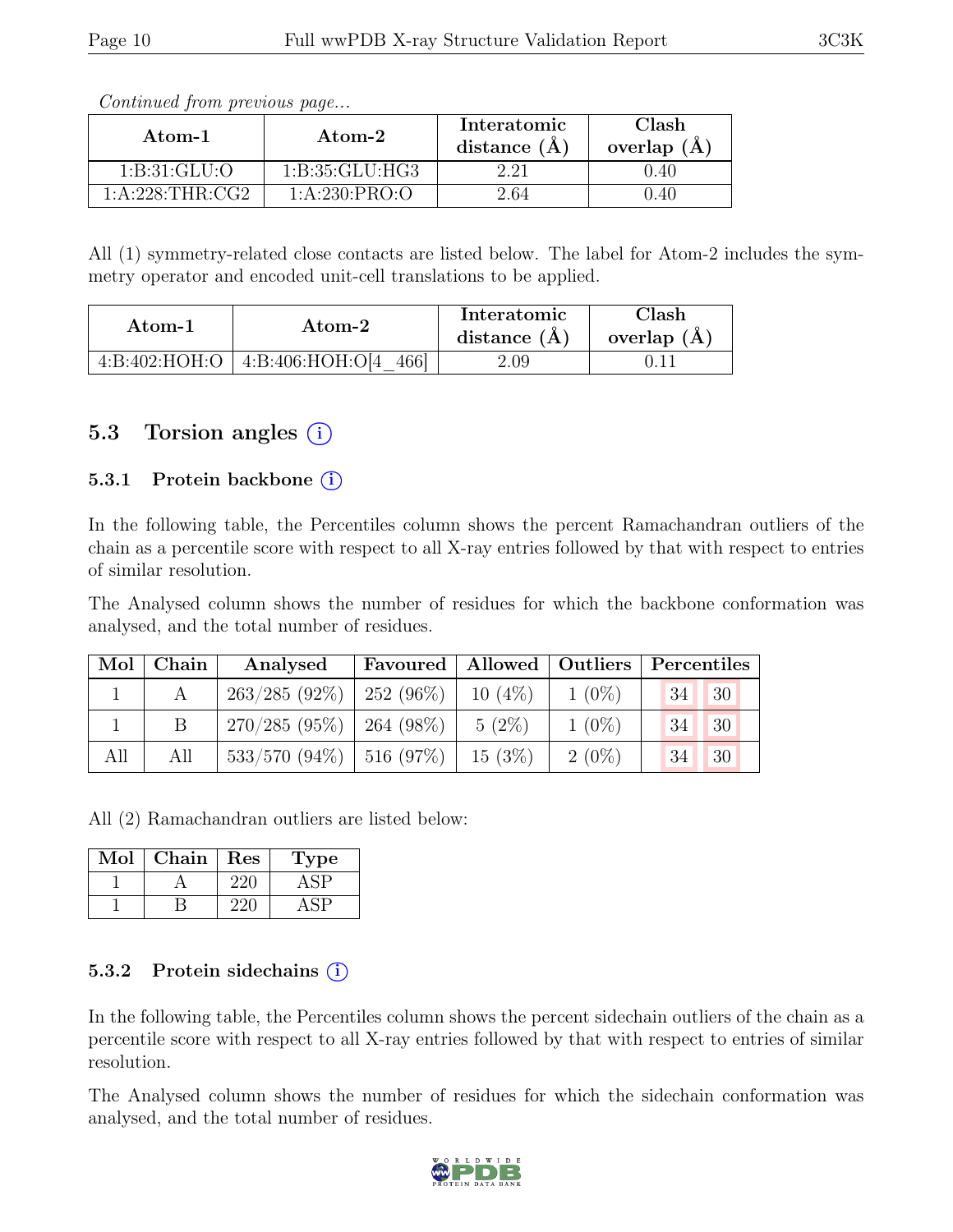| Mol | Chain | Analysed        | Rotameric   Outliers |           | Percentiles |  |  |
|-----|-------|-----------------|----------------------|-----------|-------------|--|--|
|     |       | $226/241(94\%)$ | $216(96\%)$          | $10(4\%)$ | 25<br>28    |  |  |
|     |       | $230/241(95\%)$ | $220(96\%)$          | $10(4\%)$ | 26<br>29    |  |  |
| All | All   | 456/482(95%)    | 436 $(96\%)$         | $20(4\%)$ | 25<br>28    |  |  |

All (20) residues with a non-rotameric sidechain are listed below:

| Mol            | Chain                   | Res            | <b>Type</b>                     |
|----------------|-------------------------|----------------|---------------------------------|
| $\mathbf{1}$   | $\overline{A}$          | $\overline{7}$ | <b>LYS</b>                      |
| $\mathbf{1}$   | $\overline{A}$          | 28             | <b>LYS</b>                      |
| $\overline{1}$ | $\overline{A}$          | 102            | SER                             |
| $\overline{1}$ | $\overline{A}$          | 112            | <b>SER</b>                      |
| $\overline{1}$ | $\overline{A}$          | 166            | LEU                             |
| $\overline{1}$ | $\overline{A}$          | 192            | $\overline{\text{SER}}$         |
| $\mathbf{1}$   | $\overline{A}$          | 228            | <b>THR</b>                      |
| $\overline{1}$ | $\overline{A}$          | 257            | <b>ASP</b>                      |
| $\overline{1}$ | $\overline{A}$          | 273            | $\rm{ARG}$                      |
| $\overline{1}$ | $\overline{A}$          | 278            | GLU                             |
| $\overline{1}$ | $\overline{\mathbf{B}}$ | 8              | THR                             |
| $\mathbf{1}$   | $\boldsymbol{B}$        | $55\,$         | SER                             |
| $\overline{1}$ | $\overline{\mathbf{B}}$ | 63             | $\overline{\text{L} \text{YS}}$ |
| $\mathbf{1}$   | $\overline{B}$          | 77             | LEU                             |
| $\overline{1}$ | $\overline{\mathbf{B}}$ | 81             | <b>GLN</b>                      |
| $\overline{1}$ | $\overline{B}$          | 158            | <b>SER</b>                      |
| $\mathbf{1}$   | B                       | 159            | $\rm{ARG}$                      |
| $\overline{1}$ | $\overline{\mathbf{B}}$ | 191            | ILE                             |
| $\mathbf{1}$   | $\overline{\mathrm{B}}$ | 252            | <b>GLU</b>                      |
| $\overline{1}$ | $\overline{\mathrm{B}}$ | 258            | $\overline{\text{VAL}}$         |

Sometimes sidechains can be flipped to improve hydrogen bonding and reduce clashes. All (3) such sidechains are listed below:

| Mol | Chain | Res | Type |
|-----|-------|-----|------|
|     |       | 132 | НIS  |
|     |       | 137 | GLN  |
|     |       | 275 | GLN  |

#### 5.3.3 RNA (i)

There are no RNA molecules in this entry.

![](_page_10_Picture_10.jpeg)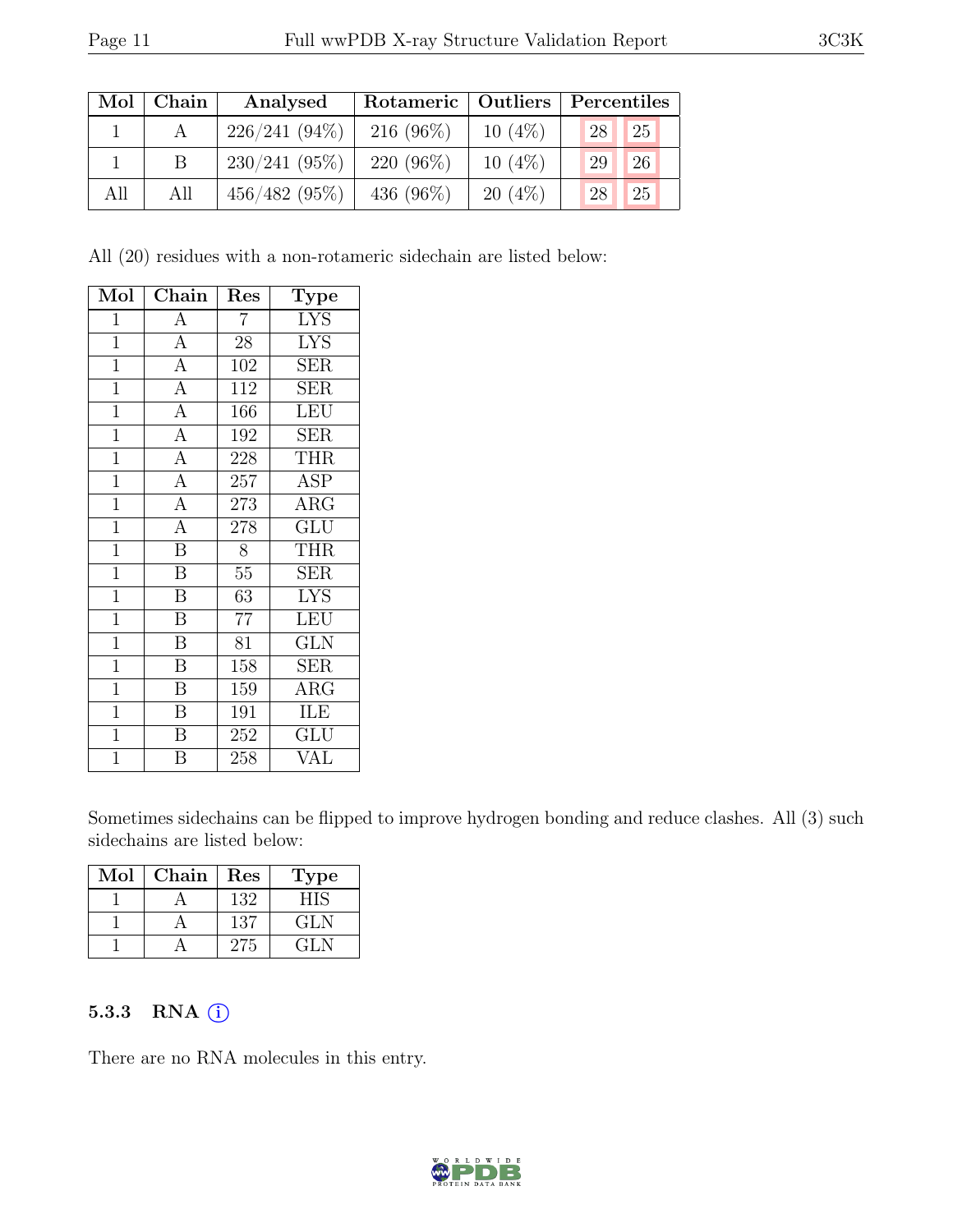#### 5.4 Non-standard residues in protein, DNA, RNA chains (i)

There are no non-standard protein/DNA/RNA residues in this entry.

### 5.5 Carbohydrates (i)

There are no monosaccharides in this entry.

#### 5.6 Ligand geometry  $(i)$

Of 3 ligands modelled in this entry, 1 is monoatomic - leaving 2 for Mogul analysis.

In the following table, the Counts columns list the number of bonds (or angles) for which Mogul statistics could be retrieved, the number of bonds (or angles) that are observed in the model and the number of bonds (or angles) that are defined in the Chemical Component Dictionary. The Link column lists molecule types, if any, to which the group is linked. The Z score for a bond length (or angle) is the number of standard deviations the observed value is removed from the expected value. A bond length (or angle) with  $|Z| > 2$  is considered an outlier worth inspection. RMSZ is the root-mean-square of all Z scores of the bond lengths (or angles).

| Mol |               |  | Res         |                          | Bond lengths |                     |        |             | Bond angles |  |
|-----|---------------|--|-------------|--------------------------|--------------|---------------------|--------|-------------|-------------|--|
|     | Chain<br>Type |  | $Link \mid$ | Counts                   | RMSZ         | $\# Z $<br>$\sim$ 0 | Counts | <b>RMSZ</b> | H Z         |  |
|     | GOL           |  | 303         | $\overline{\phantom{a}}$ | 5.5.5        | 0.35                |        | 5,5,5       | 0.62        |  |
|     | GOL           |  | 302         | $\overline{\phantom{a}}$ | 5.5.5        | 0.35                |        | 5.5.5       | $0.81\,$    |  |

In the following table, the Chirals column lists the number of chiral outliers, the number of chiral centers analysed, the number of these observed in the model and the number defined in the Chemical Component Dictionary. Similar counts are reported in the Torsion and Rings columns. '-' means no outliers of that kind were identified.

|     |     |  | Mol   Type   Chain   Res   Link   Chirals   Torsions   Rings |  |
|-----|-----|--|--------------------------------------------------------------|--|
| GOL | 303 |  | 14/4/4                                                       |  |
| GOL | 302 |  | 0/4/4/4                                                      |  |

There are no bond length outliers.

There are no bond angle outliers.

There are no chirality outliers.

There are no torsion outliers.

There are no ring outliers.

No monomer is involved in short contacts.

![](_page_11_Picture_19.jpeg)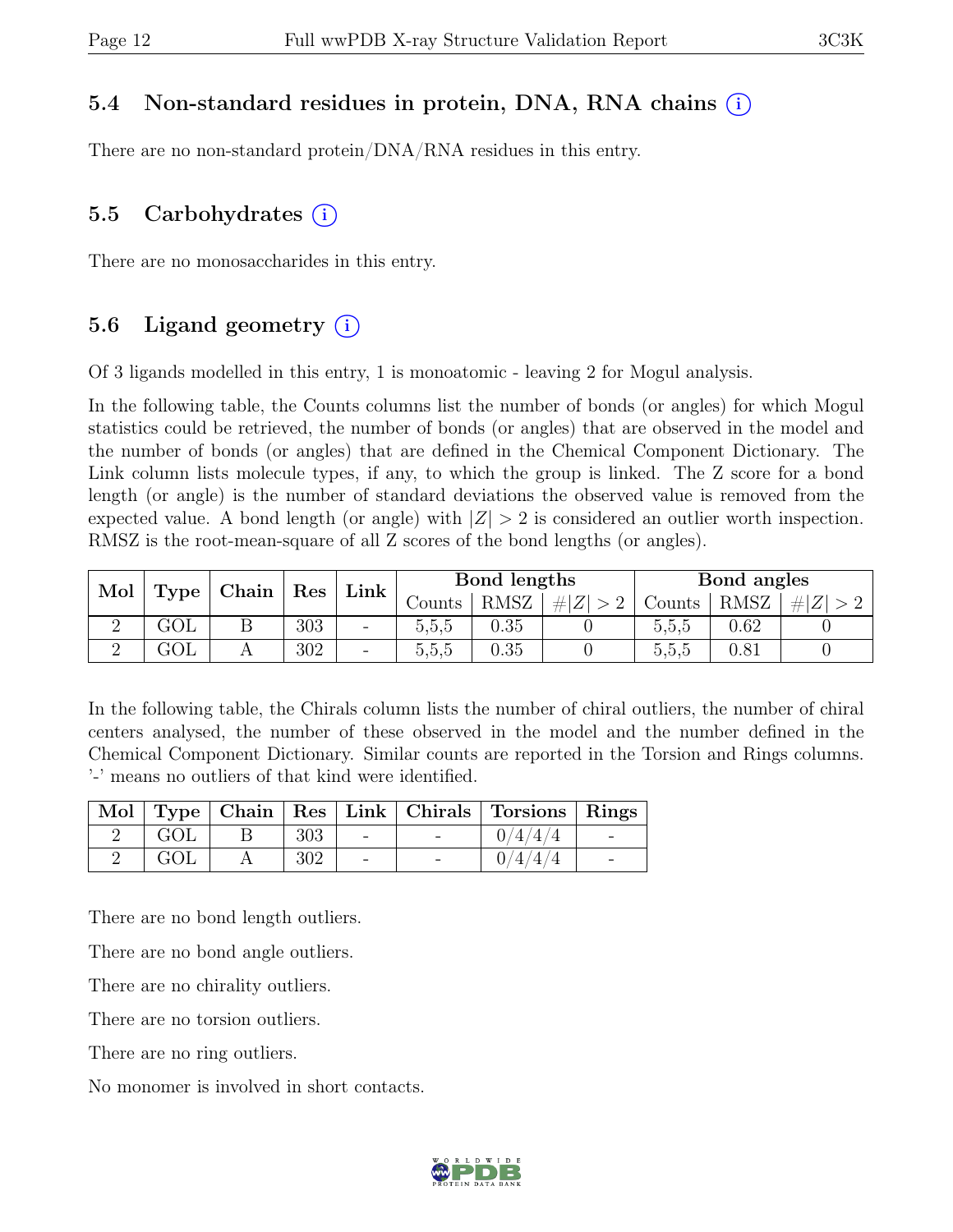### 5.7 Other polymers (i)

There are no such residues in this entry.

## 5.8 Polymer linkage issues  $(i)$

There are no chain breaks in this entry.

![](_page_12_Picture_7.jpeg)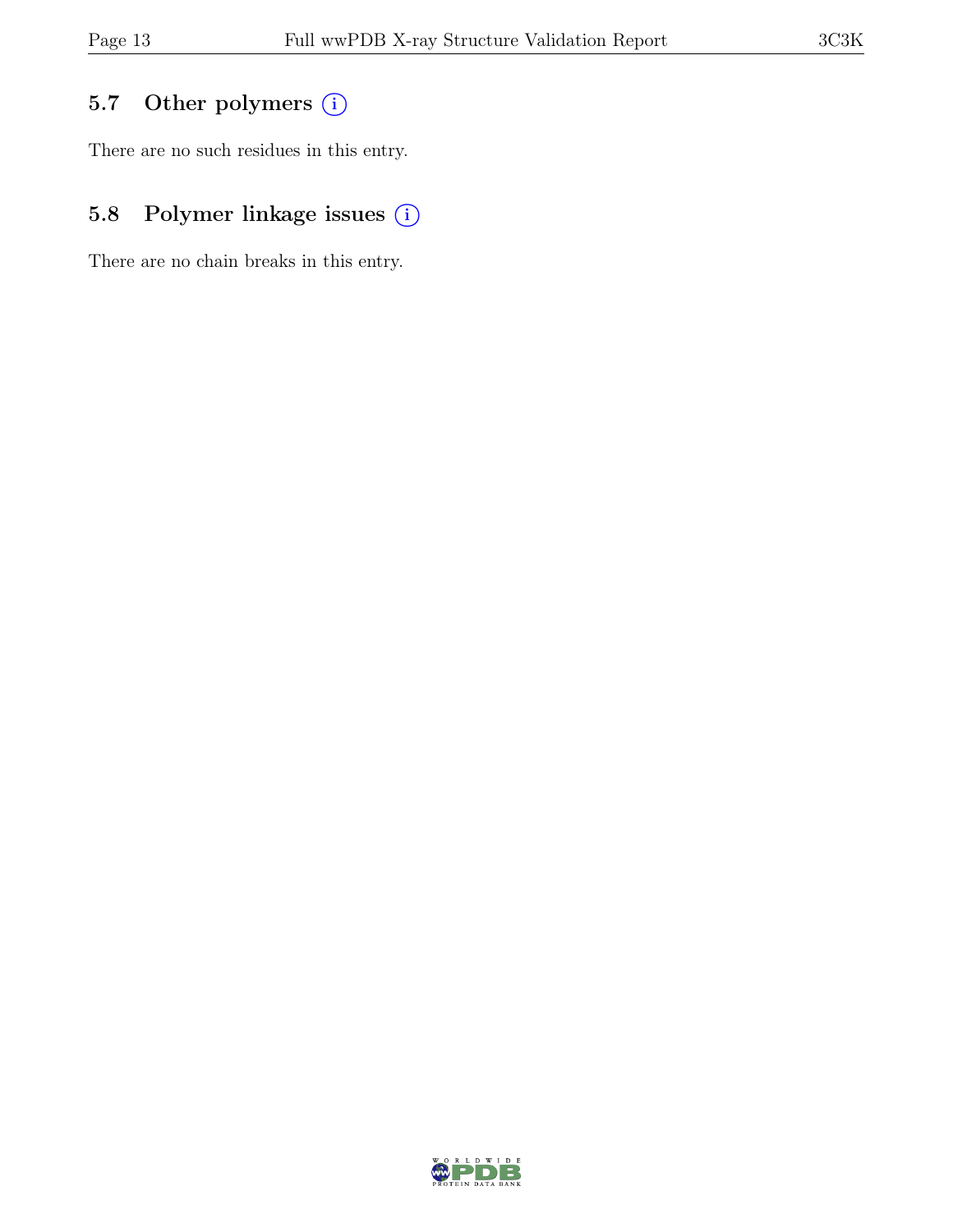## 6 Fit of model and data  $(i)$

### 6.1 Protein, DNA and RNA chains  $(i)$

In the following table, the column labelled  $#RSRZ>2$  contains the number (and percentage) of RSRZ outliers, followed by percent RSRZ outliers for the chain as percentile scores relative to all X-ray entries and entries of similar resolution. The OWAB column contains the minimum, median,  $95<sup>th</sup>$  percentile and maximum values of the occupancy-weighted average B-factor per residue. The column labelled 'Q< 0.9' lists the number of (and percentage) of residues with an average occupancy less than 0.9.

| Mol | Chain | Analysed        | ${ <\hspace{-1.5pt}{\mathrm{RSRZ}} \hspace{-1.5pt}>}$ | # $RSRZ>2$     | $\text{OWAB}(\AA^2)   Q<0.9 $ |  |
|-----|-------|-----------------|-------------------------------------------------------|----------------|-------------------------------|--|
|     |       | 267/285(93%)    | $-0.17$                                               | $2(0\%)$ 87 87 | 12, 18, 30, 56                |  |
|     |       | $272/285(95\%)$ | $-0.07$                                               | $6(2\%)$ 62 60 | 11, 18, 29, 46                |  |
| All | All   | $539/570(94\%)$ | $-0.12$                                               | $8(1\%)$ 73 72 | 11, 18, 29, 56                |  |

All (8) RSRZ outliers are listed below:

| Mol          | Chain | Res | <b>Type</b> | <b>RSRZ</b> |
|--------------|-------|-----|-------------|-------------|
| 1            |       |     | <b>THR</b>  | 4.5         |
|              |       | 257 | <b>ASP</b>  | 3.4         |
| 1            | В     | 278 | <b>GLU</b>  | 3.1         |
| $\mathbf{1}$ | А     | 156 | <b>ASP</b>  | 2.3         |
| 1            | В     | 182 | ALA         | 2.2         |
| 1            | R     | 82  | <b>ASN</b>  | 2.1         |
| 1            | В     | 27  | VAL         | 2.1         |
|              |       | 257 | <b>ASP</b>  | 2.1         |

### 6.2 Non-standard residues in protein, DNA, RNA chains (i)

There are no non-standard protein/DNA/RNA residues in this entry.

### 6.3 Carbohydrates (i)

There are no monosaccharides in this entry.

### 6.4 Ligands  $(i)$

In the following table, the Atoms column lists the number of modelled atoms in the group and the number defined in the chemical component dictionary. The B-factors column lists the minimum,

![](_page_13_Picture_15.jpeg)